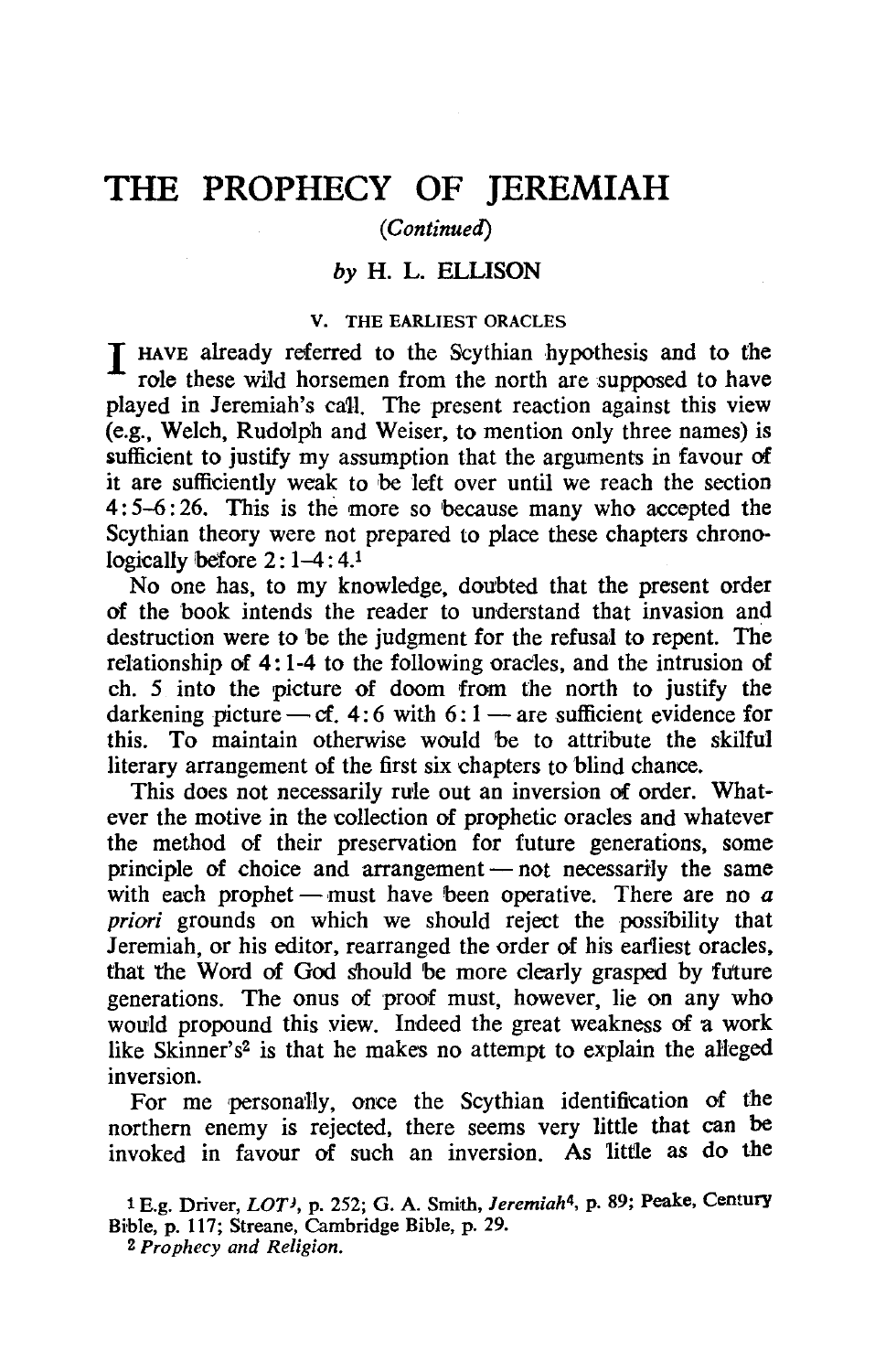prophets' calls, so little do their recorded words fit into a pattern which had to be conformed to. We have already seen that there is no reason for doubting that chs. 1-20 are essentially the enlarged scroll of  $36:32$ . If Jeremiah had indeed begun his ministry with visions of imminent destruction and had 'later followed them with his wooing call to repentance, how much more forceful would this order have been in the fifth year of Jehoiakim (36: 9), when he already knew who the enemy from the north was  $(25: 1, 9-14)$  and Jerusalem had already experienced his power (2 Ki. 24: 1; Dan.  $1: 1$ .<sup>3</sup> But if we cannot attribute the inversion to Jeremiah, who else would be likely to be responsible for it?

When we add to this the obvious fact that once we grant that a reformation began in Josiah's twelfth year, however incomplete and inadequate it may have been, the present order of oracles makes perfect sense; any other view is hard to sustain. My exposition therefore takes for granted that in chs. 2-6 we have approximate chronological order, though since the oracles are obviously grouped, there may be some overlapping in time between chs. 3 and 4.

It is Clear that ch. 3 is definitely later in time than ch. 2. The whole tone of the language testifies to this. In addition, the impossible "saying " $-\overline{A.V.}$ , R.V. quite illegitimately "they say"  $-$  with which ch. 3 begins is clearly the last trace of a heading of the same type as  $2:1$ , which will have marked the beginning of a new sub-section.

Ch. 2 gives the impression of being comparable with Is. 1, i.e., a number of short, originally probably unrelated oracles have been combined to form a spiritual whole.

*Israel's Ideal Standing* (2: 1-3)

The word of the LORD came to me :

- (2) Go and proclaim in the ears of Jerusalem,
	- " Thus has the LORD said:
	- I remember for your good your loyalty, when you were young,

your love as a bride;

how you followed me in the wilderness,

in a land that cannot be tilled.

(3) Set apart for the LORD was Israel, the first fruits of His harvest; all who ate of it were held guilty, evil came on them - Oracle of the LORD."

3 Compare also D. J. Wiseman in Winton Thomas, *Documents from Old Testament Times,* pp. 78 f.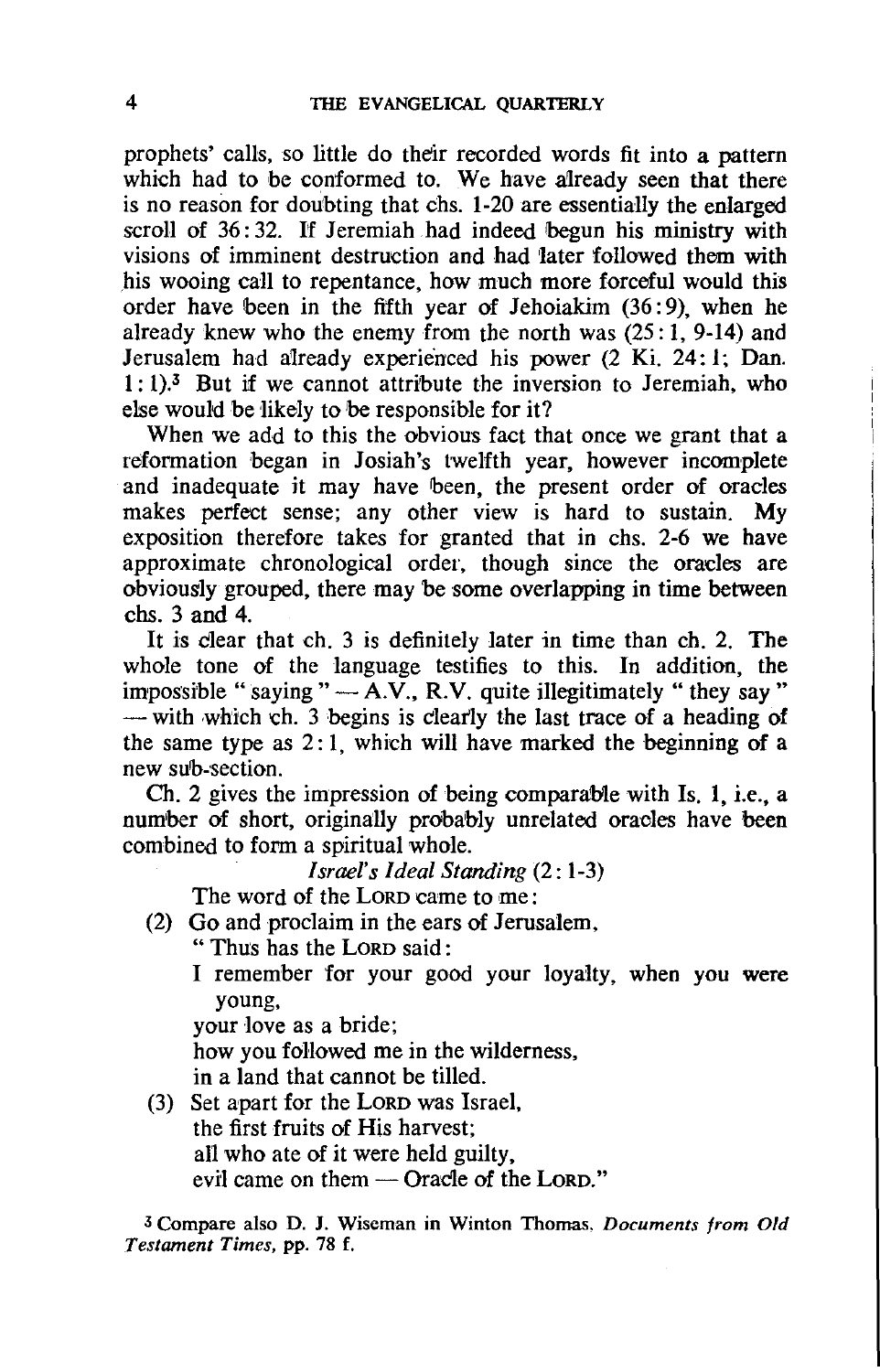The first and one of the greatest to have his words recorded in " The Latter Prophets" said, "Hear this word that the LORD hath spoken against you, O children of Israel, against the whole family which I brought up out of the land of Egypt, saying, You only have I known of all the families of the earth: therefore I will visit upon you all your iniquities" (Amos 3:1, 2). We may feel that Lord Acton's aphorism needs qualification, "All power corrupts; absolute power corrupts absolutely"; but we constantly see its truth being worked out in the Old Testament, except where men were restrained by the grace of God. In a society where family and clan loyalties were felt so strongly, power and nepotism went hand in hand, cf. the warning in Is.  $22:24$  f. The Israelite, confident of his election by lehovah, with whom 'he stood in covenant relationship, found it hard to believe that his God did not act with the same irresponsibility and favouritism as did his kings and court favourites. So from Amos on we find the prophets trying to bring home to the people that privilege implies responsibility, where God is concerned.

By Jeremiah's time Judah was bruised and humbled. Israel was an Assyrian province ruled by foreigners. Judah was tributary, its area reduced, its treasures gone, its population terribly reduced by war and famine, disease and captivity. Behind the complete apostasy of Manasseh's reign had lain partly a belief in Jehovah's impotence. So Jeremiah's first message was that the old dream of privilege was not a vain one. Israel was His *segullah,* His privy treasure, and all who touched her had to expect Jehovah's judgments.

To answer the unspoken question of why it was not so then, Jeremiah pointed back to Israel's honeymoon period in the desert. We are reminded of the beautiful picture in Hos. 2:14 f, which was doubtless known to Jeremiah. Our first reaction is to ask how the wilderness wandering with all its unbelief and murmurings could be looked back to as an ideal. The suggestion that the JE tradition did not yet contain some of its more objectionable details, like the story of the golden calf,<sup>4</sup> need not be taken seriously. For all Ezekiel's stress that Israel's corruption went back to the beginning to Egypt and was continued in the wilderness  $(20:5-26)$ , yet in 16: 8-14 he clearly portrays the wilderness period as the time of Israel's closest fellowship with God. Balaam's oracles in their setting show precisely the same apparent contradiction between God's estimate of Israel and her repeated failures.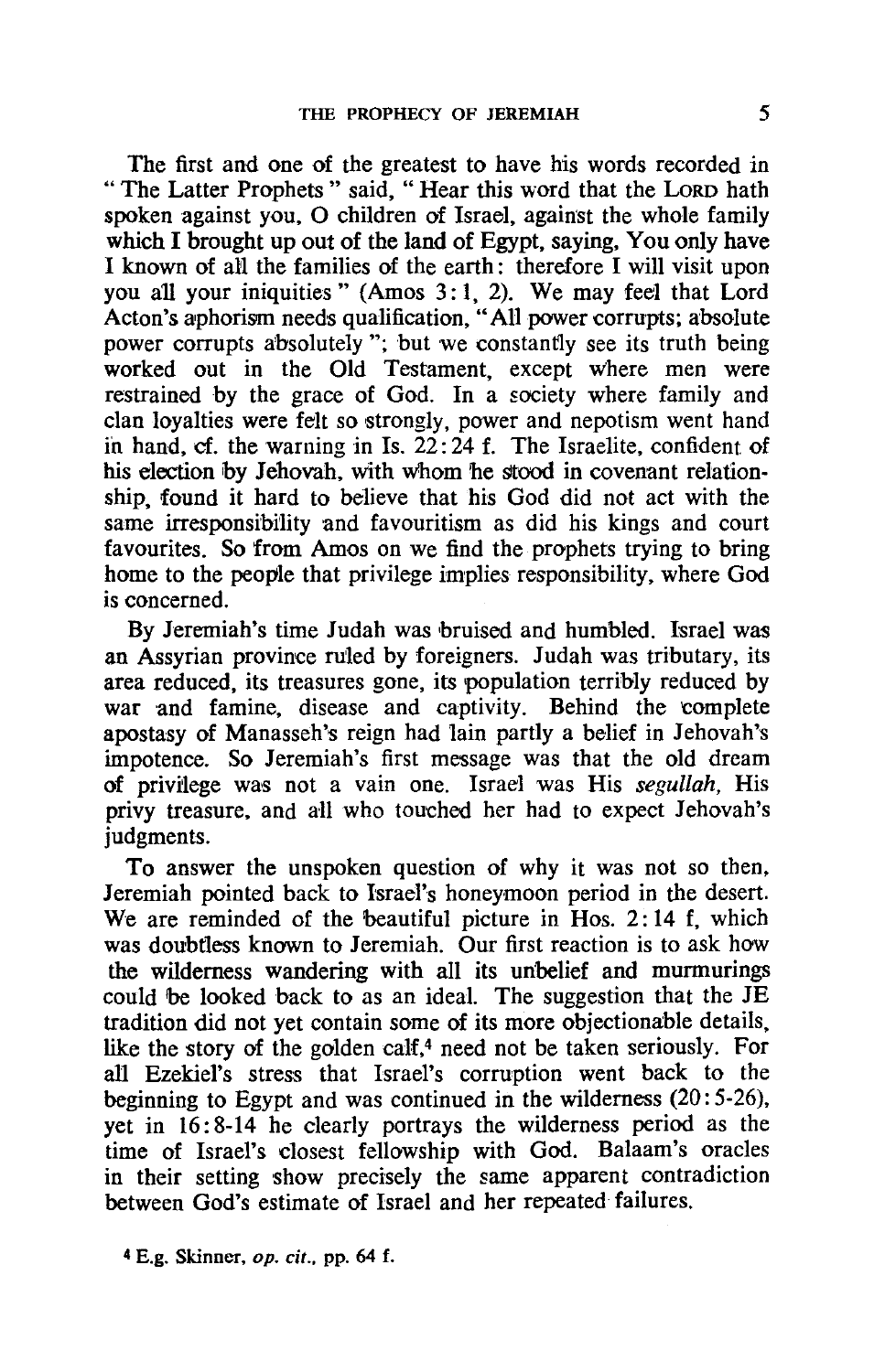We can up to a point agree with the view: "In this idealisation of the desert religion of Israel Jeremiah again follows Hosea (Hos. 9: 10; 11: 1). The essential idea which both prophets mean to convey is that the national religion was then uncontaminated by the corrupting influences of the Canaanite Baalism."5 We must, however, go deeper. The difference between the Mosaic period and that of the Judges is not merely one of one God and  $\text{many}-$ Lev. 17:7 suggests it was not as simple as that, and the same impression is created by Jos.  $24:14$  f. The sins of the wilderness are due far more to a failure of nerve than of loyalty. We are apt so to magnify the wonders of God at the Exodus and in the wilderness that we forget the very real greatness of the people's response. We so deprecate lack of faith, the "evil heart of unbelief" (Heb.  $3:12$ ), that we fail to realize that lack of loyalty and love are even less pardonable.

*Israel's Apostasy* (2: 4-13)

- (4) Hear the word of the LORD. 0 house of Jacob, and all the clans of the house of Israel!
- (5) Thus has the LORD said, " What injustice did your ancestors find in Me, that they went far from Me and followed that which is naught, and so became naught themselves,
- (6) instead of saying, 'Where is the LORD, who brought us up out of the land of Egypt, who led us in the wilderness. in a land of steppes and ravines, in a dry land, where the shadow of death broods, in a land where none passes through, and where men do not dwell? '
- (7) But I brought you to a garden fand to enjoy its fruits and its riches. But scarce had you entered, when you defiled My land. making My possession an abomination.
- (8) The priests did not say, , Where is the LORD? ' The guardians of the law did not know Me. and the rulers rebelled against Me, the prophets prophesied by Baal, so the people went after things of no profit.
- (9) That is why I yet bring My charge against you oracle of the LORD,
- $5$  Skinner, *op. cit.*, pp. 64 f.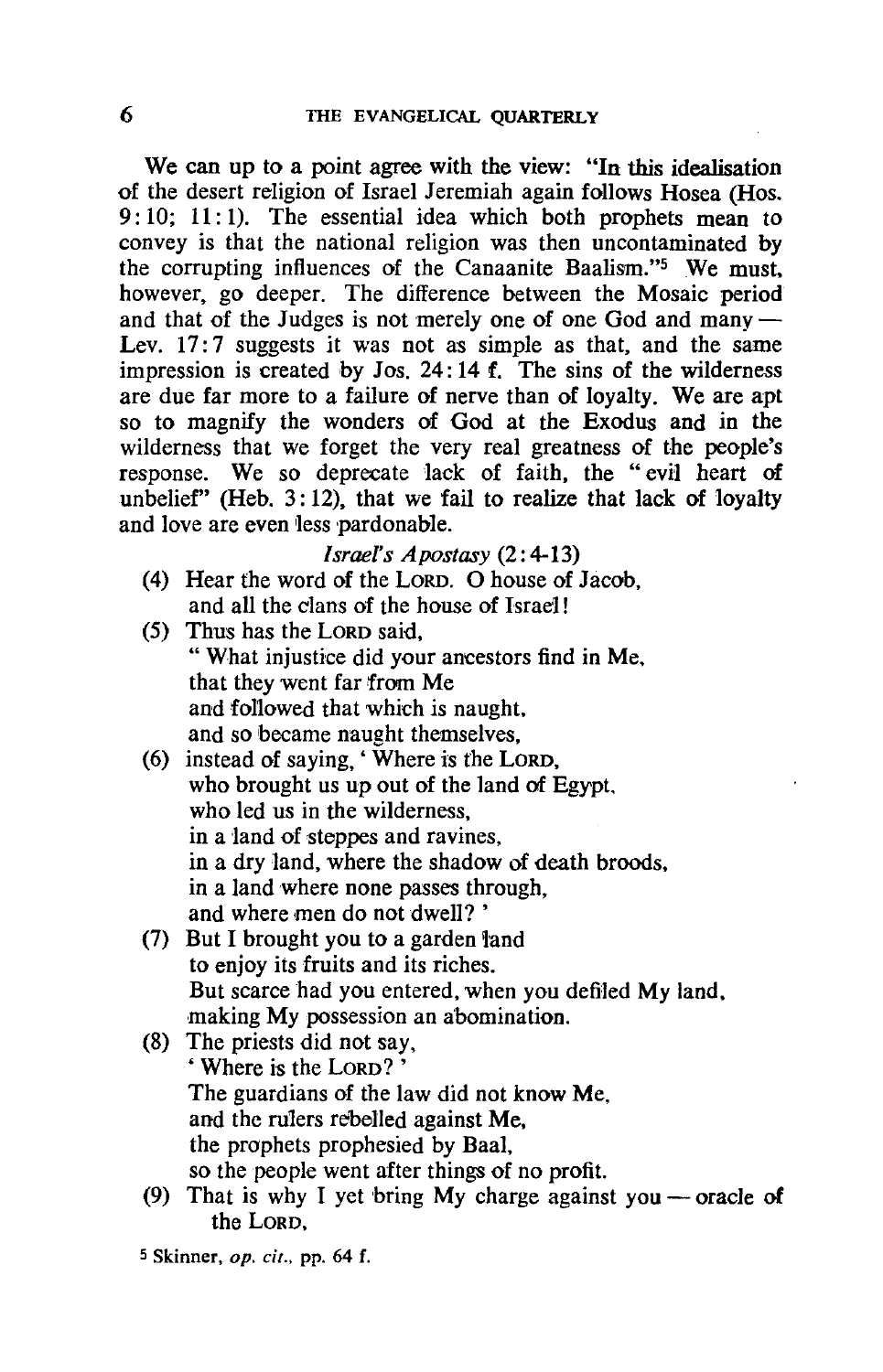yea, against your children's children will I bring it.

- (10) For go to the coasts of Kittim and look, Send to Kedar and consider with the greatest of care; look whether the like has ever been done.
- (11) Has any nation changed its gods? And yet they are no gods! But My people has changed its Glory for that which profits not.
- (12) Be aghast, you heavens, for this, and shudder exceedingly, - oracle of the LORD -

(13) for two wrongs has My people committed: Me have they forsaken, the spring of living water, to hew themselves cisterns. broken cisterns, which cannot hold water."

We shall later see Jeremiah, as Josiah extended his rule over Samaria, turning to the remnants of the northern tribes, but that can hardly be the explanation of v. 4. Rather we are to see this oracle first spoken at some covenant festival; it is members of the southern kingdom that are being addressed, but they are conscious that they represent "all Israel". The twice repeated "Where is the LORD?" (vv.  $6, 8$ ) is probably a liturgical formula used at such festivals. But what exactly is Jeremiah accusing his people of? There is no suggestion that it was Manasseh's apostasy. for it is something that had begun with the Conquest (v. 7) and had apparently continued unbrokenly ever since.

The answer given by Skinner,<sup>6</sup> which has tended to become the standard one, is in some ways too simple. It fails to do justice to the developed polytheism of Canaanite religion as revealed by recent archaeology, and it does not allow for the fact that Israel had already 'been in contact with settled agricultural life both in the Patriarchal period and in Egypt. It may be that we can find the clue in " the prophets prophesied by Baal" (v. 8).

When Amos links the prophets and the Nazirites (Amos 2: 11). he is doubtless connecting two things that went back to the earliest days of Israel's history. Yet apparently for the movement as a whole Jeremiah has only one verdict  $-$  it need not be argued that he did not include. nor would his hearers have taken him to include, figures like Samuel. Elijah and the canonical prophets.

*60p. cit.,* pp. 58-63; see also T. H. Robinson, *Prophecy and the Prophets in Ancient Israel<sup>2</sup>, ch. II.*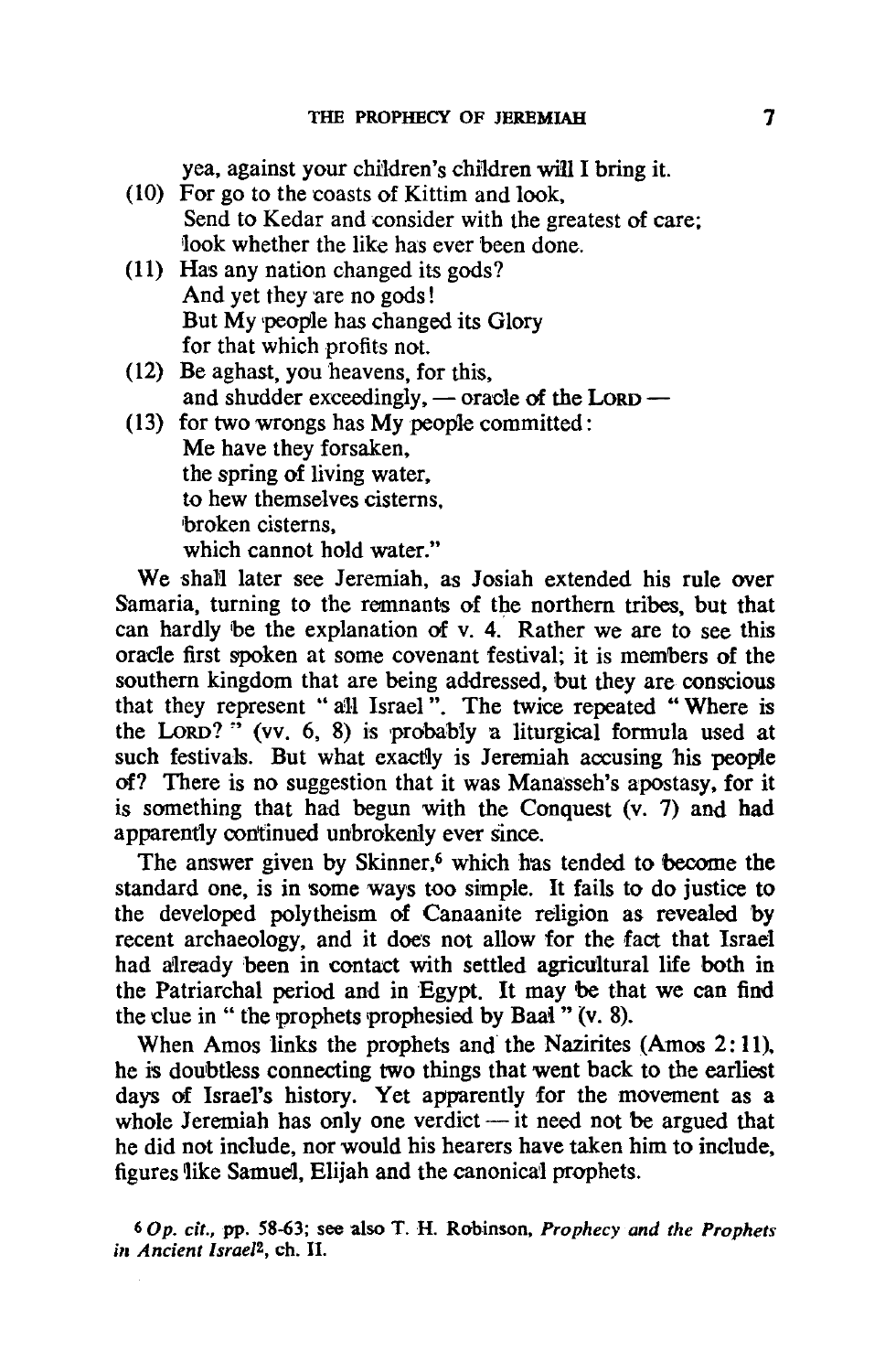The effort has been made to explain the rise of prophecy in terms of the ecstatic.<sup>7</sup> Though there is now a growing reaction.<sup>8</sup> it is clear that the theory does go far to explain the phenomena in the Old Testament until we have to deal with the canonical prophets and their great forerunners. It is probably not an oversimplification to say that the people will normally have judged a man's prophetic gifts by outward signs; for Jeremiah the tests are purely spiritual  $(23:9-32)$ .

There is something paradoxical about the wilderness wanderings. They did not come naturally to the Israelites, for as Albright has pointed out. the Patriarchs were ass-nomads, not camel-nomads, who would never venture far from civilization.<sup>9</sup> It would be naive to make Ex. 13 : 17 mean that God would have bad any difficulty in bringing in the people by the way of the land of the Philistines. The Wilderness was needed as a school for the people. They had to learn that Jehovah was not merely superior to the nature gods of Egypt. but that He was not dependent on nature at all. The description in  $v$ . 6 is not merely the pardonable description of the desert by one whose family had for centuries lived on fertile tilled ground; it is a deliberate linking of it with the *tohu wa-bohu* of Gen. 1: 2. That explains why rhe manna was a humbling (Dt. 8 : 3). In a land where the normal resources of nature no longer existed, man could no longer rely on his own natural endowments. There are elements in the laws too which would seem to be devised to keep alive this dependence on the supernatural, e.g. the Sabbatical year.

Almost as soon as the people were settled in the land they seem to have forgotten their schooling. Life became something bounded by and based on the natural, and Jehovah became for them a nature and a natural God. However higher their religion may have been than that of the Canaanites. and there are indications that it was. Jehovah refused to be confined within His creation, and through His true messengers denounced the whole popular conception as Baal-worship.

The prophets gave themselves up to the leading of the strange psychic powers within nature. the rulers fol1owed the precepts of worldly wisdom, and the priests, the guardians of the law, ceased to consider the inner nature of the religion they had to impart. As the leaders. so the people, only that they probably drew the natural

<sup>7</sup> T. H. Robinson, op. cif., ch. Ill.

<sup>8</sup> See Rowley, *The Old Testament and Modern Study,* pp. 134-145; *The Servant of the Lord,* pp. 91-96.

<sup>9</sup> See Albright, *Archaeology and the Religion of Israel3,* pp. 96-101.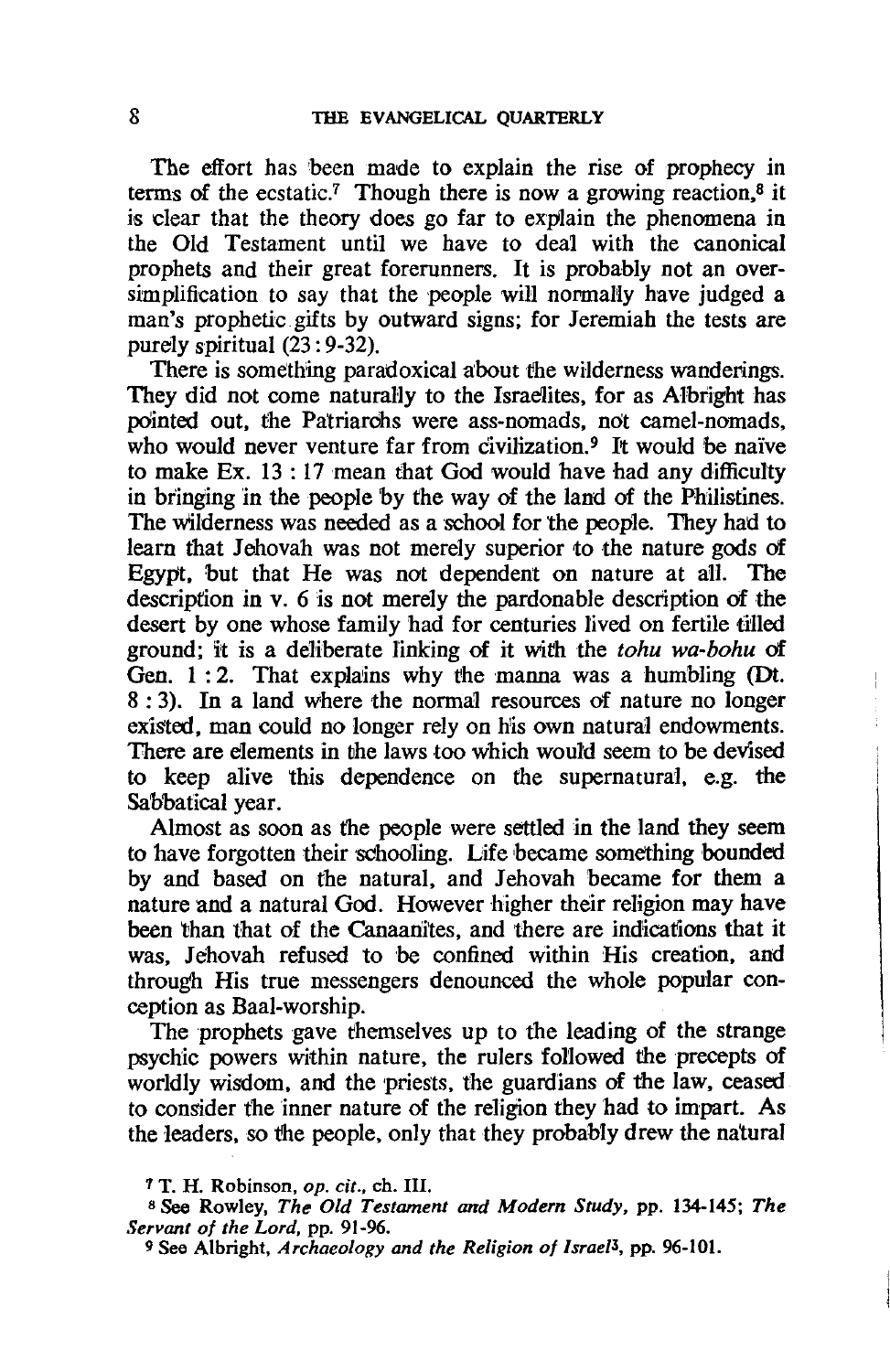conclusions more readily. In the realm of organization the descent into reliance on the natural may be seen in the replacement of the charismatic " judge" by the hereditary king, of the curtains of the Tent by the stones and cedar wood of Solomon's Temple, of the amphictyonic league by the centralized monarchy. In the religious realm the bitter fruits were polytheism with its immoral rites and idolatry, and in the social realm far-reaching injustice and poverty. The king had now undertaken the task of destroying the fruit of centuries of "Baalizing" Jehovah; Jeremiah doubtless wished him well, but knew that it was but love's labour lost and turned to the root of the evil. This would seem to be the real reason why Jeremiah refers only in passing (v. 23) to the signs of Manasseh's apostasy in Jerusalem.

There is no real justification for Skinner's view that at this early stage Jeremiah's outlook was still bounded by the conditions in Anathoth,10 or in Welch's contention that these oracles are addressed to the northern tribes.<sup>11</sup> The latter we shall have to consider, when we reach ch. 3. As to the former, we have already seen that Jeremiah could not have grown up uninfluenced by near-by Jerusalem; for that matter Anathoth could hardly have remained uninfluenced either.

It is noteworthy that Jeremiah, as we have seen almost certainly a descendant of the great Abiathar, should lay the chief blame for conditions on the priesthood. It is disputed whether " the guardians of the law"  $(v, 8)$  is a mere synonym for "the priests", or whether they were a special class within the priesthood;12 in either case their priority in mention and two-fold designation implies the greater blame.

The statement in v. 11 is literally true. Among the heathen we may find over the centuries Changes in designation and titles and a shift of relative importance within their pantheon due to syncretistic contacts with neighbouring people, or the infiltration of foreigners. But since it is the persomfications of the powers of an unchanging nature that are being worshipped, the gods remain in essence the same. To bring Jehovah, however, from outside the universe of His creating and to subordinate Him to its laws and limitations is to make of Him a mdically different deity, however much the old names and titles m'ight be retained.

11 *Jeremiah. His Time and His Work.* pp. 60 If., 184 If.

12 The former view is maintained by Rudolph, *Jeremiah*<sup>2</sup>, p. 13, the latter by Albrignt, *From the Stone Age to Christianity2,* p. 197.

lOOp. *cit ..* pp. 57 f.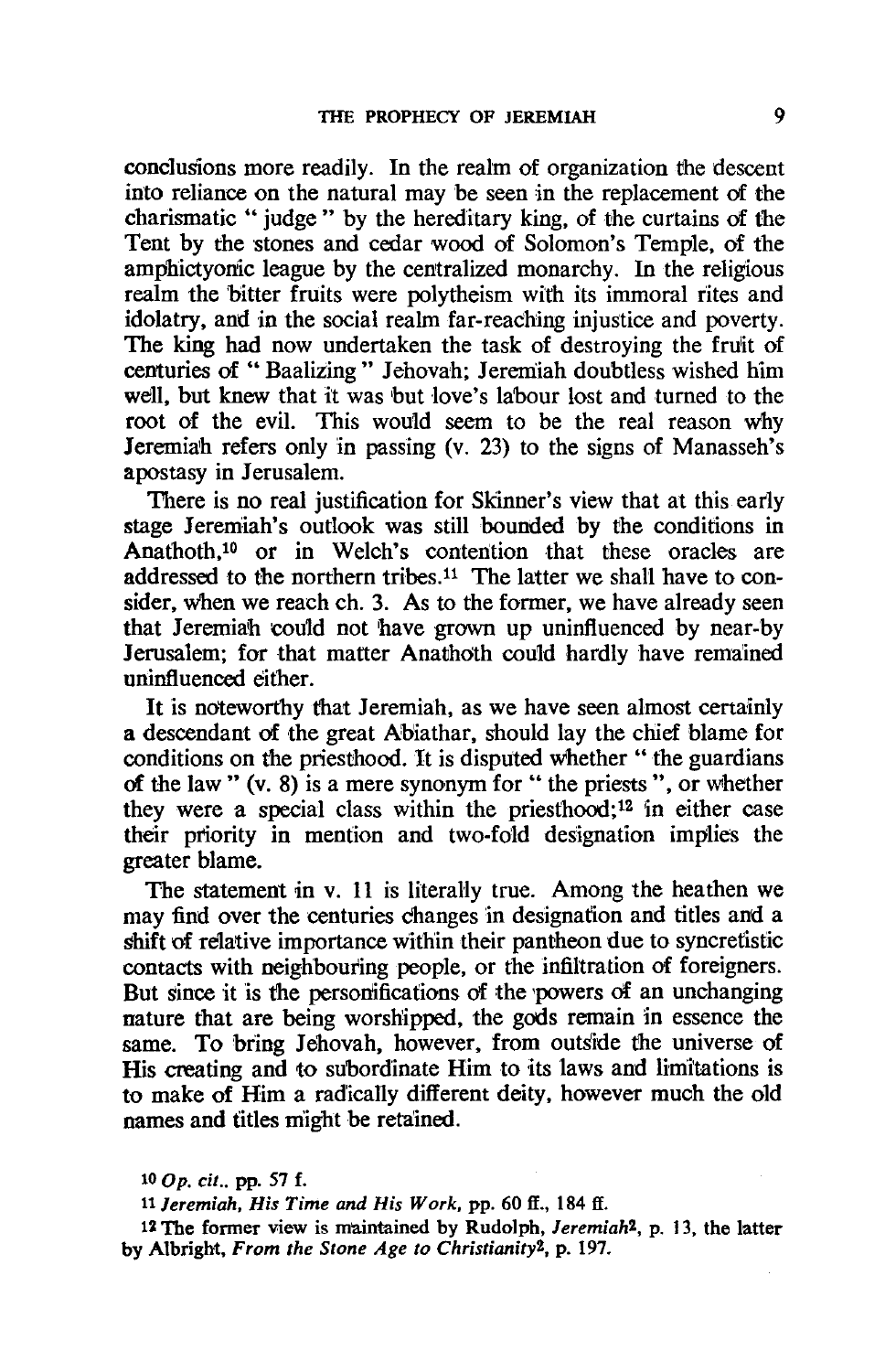### *The Fruit* of *Apostasy* (2: 14-19)

- (14) Is Israel a slave by purchase or by birth? Why then has he been abandoned as a prey
- (15) over wnich lions have roared again and again and have let their voice be heard? (His enemies) have made his land a waste; his cities are ruined, without inhabitant.
- (16) Even the men of Noph and Tachpanohes will shave your head.
- $(17)$  Is not the cause of this that you have left the LoRD your God?
- (18) And now what 'is the gain of taking the road to Egypt to drink the water of the Nile? And what is the gain of taking the road to Assyria to drink the waters of the Euphrates?
- (19) Your own wickedness wiU punish you, and your apostasy convict you. Learn and see that evil and bitter is your forsaking of the LoRD your God, and that you have no fear of Me-oracle of the Lorp of Hosts.

This section looks back to  $2:1-3$ , and it may well be that it was originally a continuous oracle. A man may abandon a slave (v. 14) but hardly his wife (v. 2). The historical position is far from clear. Skinner would see a reflection of the Scythian devastations,<sup>13</sup> but I feel that a picture almost as wide as that of the apostasy (vv. 4-13) is needed. The lions will be 'the Assyrians who cracked the bones of the North and sore injured the South. Worse was to come. Despised Egypt, who had been so humbled by Esarhaddon and Ashur-bani-pal, and whose reigning Pharaoh was still officially a vassal of Assyria, would yet enslave Judah (v. 16, 'shave your head ', a very probable conjectural emendation). This interpretation is supported by the mention not of Egypt as such, but of Tachpanches (perhaps Daphne), a frontier stronghold and of Noph  $($ = Memphis), which had suffered so severely during the Assyrian conquest of the land. The fulfilment, however brief, was in Necho's defeat of Josiah and occupation of Judah. That is why I have left the time studiously vague in v. 18. It is improbable that Jeremiah is concerned with possible 'international intrigues of his own day; he is more iikely referring to that long story of lack of faith. condemned especially by Hosea and Isaiah. If he had been referring

130p. cif., p. 56.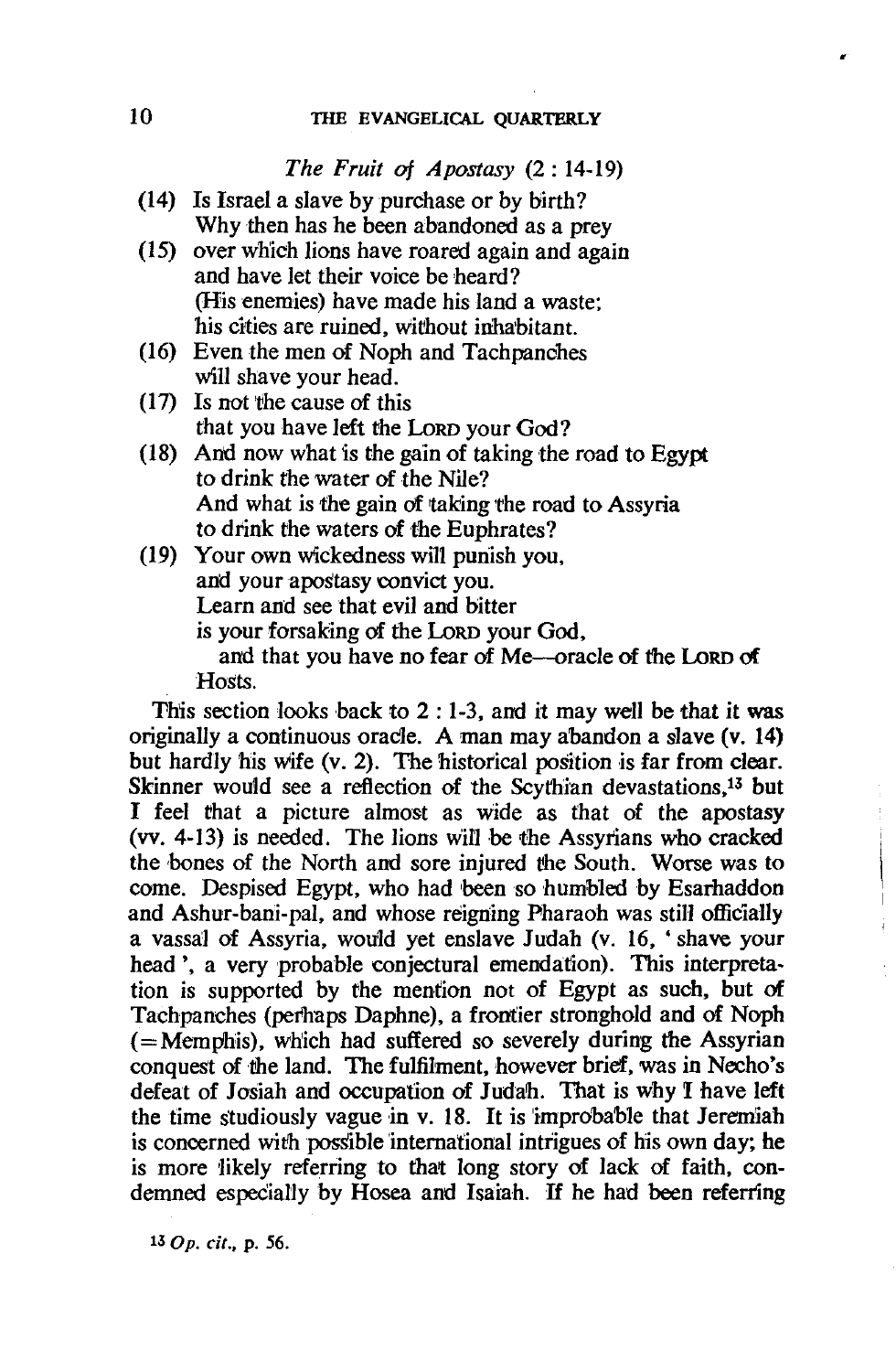merely to recent events, the answer might have been that the clouds would soon 'pass over. But ever since the death of Solomon Israel had been going steadily down-hill; it had lasted too long to be explained away.

The words omitted at the end of v. 17 are obviously mere dittography with the beginning of v. 18 and are omitted in  $LXX$ .

|      | The Realities of Baal Worship (2:20-28)                       |
|------|---------------------------------------------------------------|
|      | (20) For very long ago you broke your yoke,                   |
|      | you snapped your bands;                                       |
|      | and you said, "I will not serve,"                             |
|      | while on every high hill                                      |
|      | and under every green tree                                    |
|      | you it was that bowed down as a harlot.                       |
|      | (21) But I it was that had planted you a choice vine,         |
|      | wholly true seed;                                             |
|      | how then have you turned yourself into an ill-smelling plant, |
|      | into an alien vine?                                           |
|      | (22) Though you wash yourself with natron                     |
|      | and use much potash,                                          |
|      | the stain of your guilt remains before Me-oracle of the       |
|      | LORD.                                                         |
|      | (23) How can you say, "I have not defiled myself;             |
|      | I have not gone after the Baalim?"                            |
|      | Look at your behaviour in the Valley;                         |
|      | recognize what you have done.                                 |
|      | A light-footed young camel running hither and thither,        |
| (24) | breaking out into the wilderness,                             |
|      | in her desire snuffing up the wind!                           |
|      | It is her mating time; who can restrain her?                  |
|      | None who seek her need weary themselves;                      |
|      | in her month they will find her.                              |
| (25) | Refrain from wearing out your sandals                         |
|      | and your throat from thirst.                                  |
|      | But you said, "No hope! No!                                   |
|      | I love strangers, and after them I will go."                  |
| (26) | As a thief is ashamed, when he is caught,                     |
|      | even so are they of the house of Israel put to shame,         |
|      | they, their kings, their lords,                               |
|      | and their priests and their prophets,                         |
| (27) | who say to the tree, "My father art thou,"                    |
|      | and to the stone, "Thou gavest me birth."                     |
|      | For they have turned their back to Me                         |
|      | and not their face.                                           |
|      |                                                               |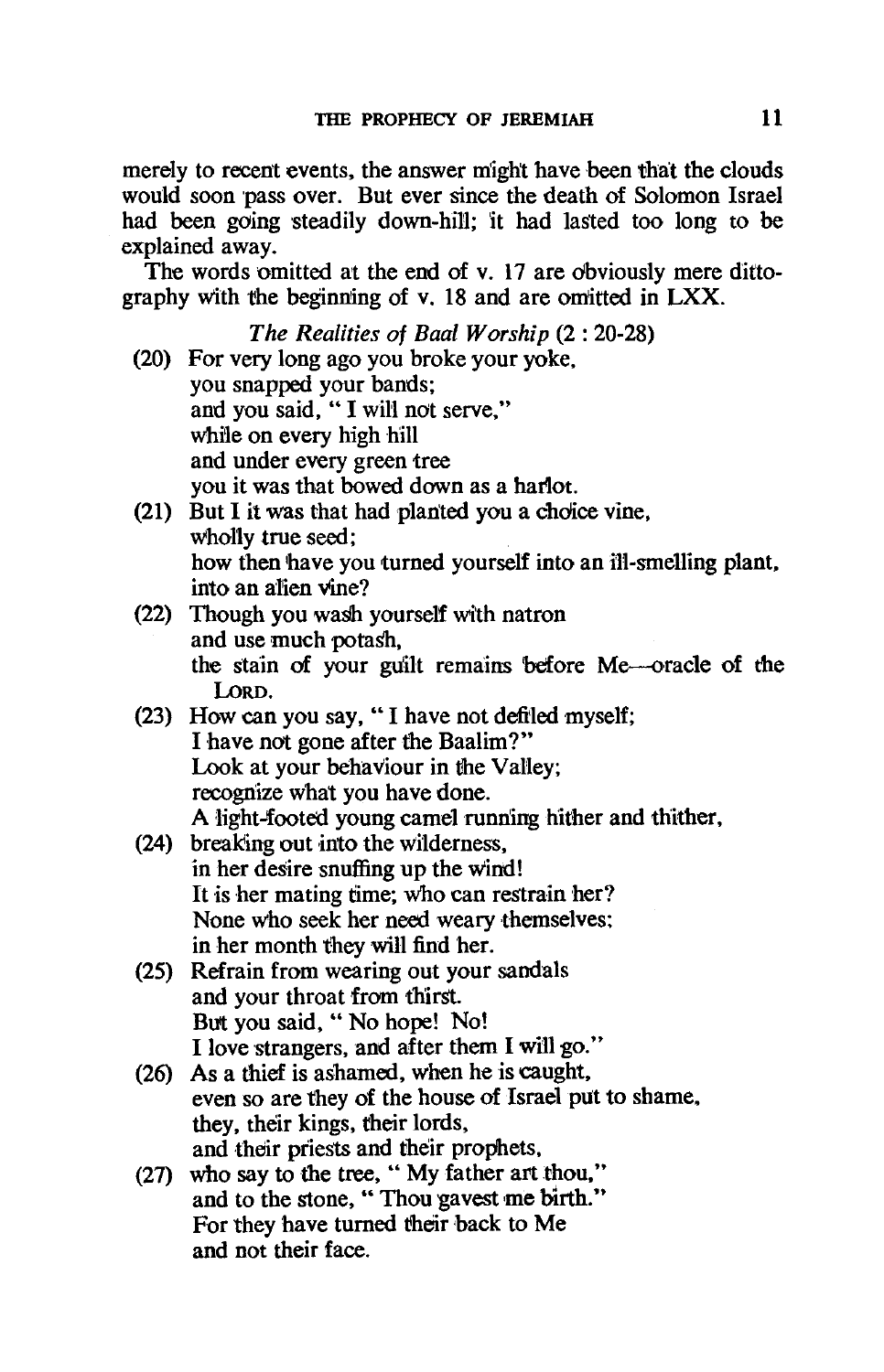But in the hour of their need they say. " Rise up and save us!"

(28) Now where are your gods you made for yourself? Let them rise up, if they can help you in the hour of your need; for as many as is the number of your cities

as many are your gods, O Judah; and as many as is the number of Jerusalem's streets as many are the altars for BaaI.

Rudolph<sup>14</sup> follows Duhm in deleting "I have not gone" in v. 23, rendering "I have not defiled myself (by following) after the Baalim." There is neither versional, metrical nor linguistic justification. and his explanation that Israel could not possibly have so spoken at this time shows how difficult it is to grasp the essential dichotomy in Israel's historical religion. They would doubtless have agreed at once that much that had happened under Manasseh was a denial of true Jehovah worship. but they would have attributed it to Assyrian pressure or royal idiosyncrasies. They denied that there had been any real change in popular religion and insisted that this was truly worship of Jehovah.

Jeremiah answers them by referring them to the cult of human sacrifice in the Valley *(scil.* of the son of Hinnom). As we saw in our last chapter. this was probably a royal introduction. but it was offered to Jehovah, and not to any of the many deities to which Manasseh bowed the knee in addition. Hence it served to show the logical goal of what the people called Jehovah worship. bu't the prophets Baal worship. Many will object that we cannot be sure that this is the correct interpretation of " the valley." Nowhere else is gay' used thus absolutely with the definite article. Unless we *a priori* separate this oracle from Jerusalem, there is but one valley known to us in the vicinity Which might so be called Without further particularizing (cf. Neh. 2: 13, 15, etc.). Furthermore, though it may be purely a convention. Jeremiah always links the Baalized worship of Jehovah with the hill tops. The only valley worship he refers to is that at the Tophet in the Valley of the son of Hinnom.

To this he adds a picture of an uncontrollable young camel in heat (a textual emendation has been accepted in the beginning of v. 24). It is not prObable that he is referring to the sensuality of much of popular worship--that is suggested in v. 20b-but rather to its captivating power, enslaving and blinding its adherents. Israel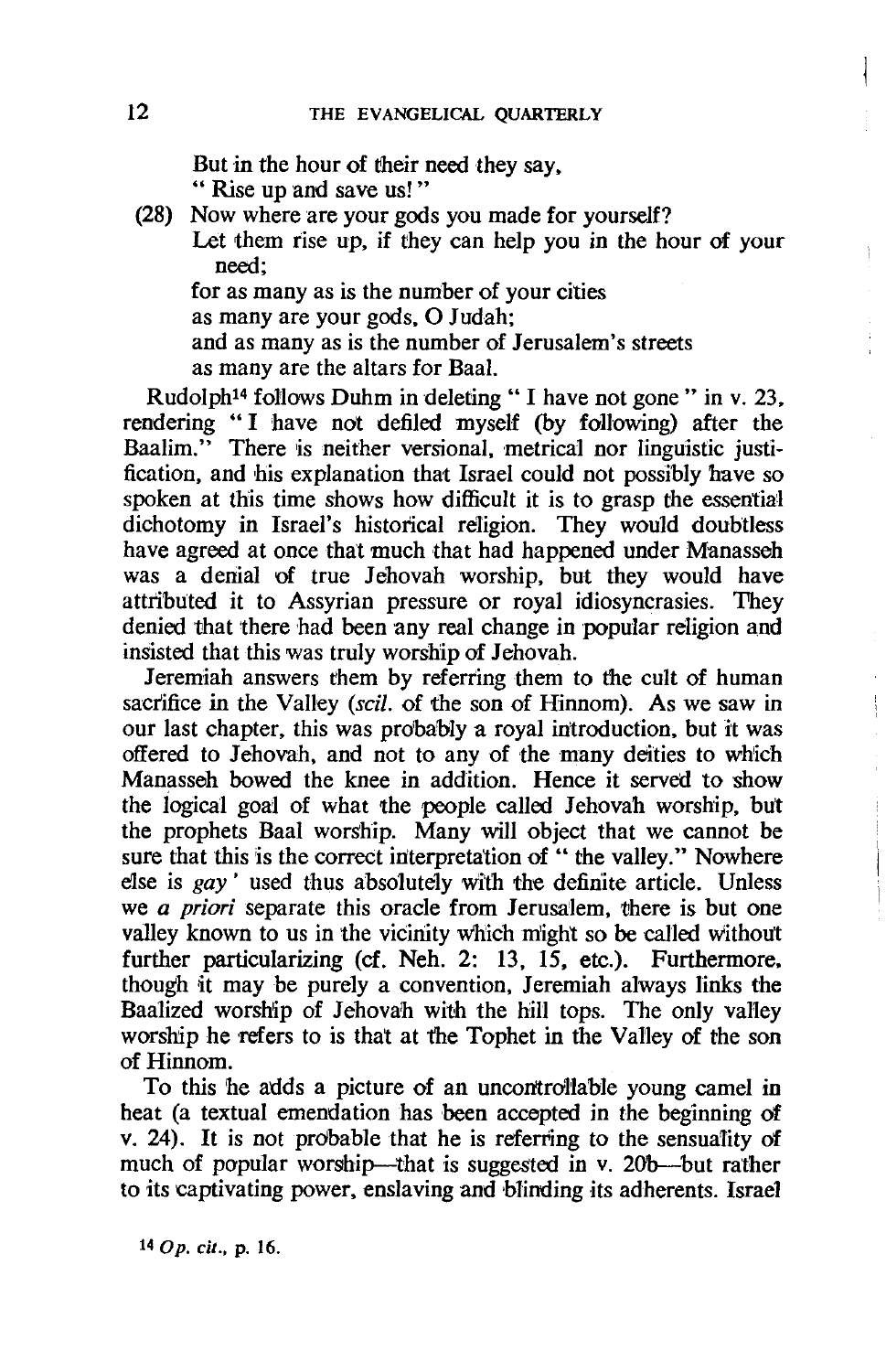grants that the prophet is right (v. 25b), but like the drug addict declares herself incurable. Indeed it was not until a remnant of the people went down into Babylonia instead of Egypt at the heels of Nebuchadrezzar and were brought up out of there by the miracle of a second Exodus that the poison of nature religion could be cleared from Israel's system.

In the mocking reference to popular religion in v.  $27$ , the tree is doubtless the *'asherah,* the wooden pole typifying the female element in deity, while the stone is the *mazzebah*, the upended stone typifying the male element. That the genders are reversed is merely prophetic irony. It was doubtless claimed that these symbdls, borrowed though they were from the Canaanites, were harmless expressions of essential truth, but as is so often the case. the symbol became itself an object of trust and worship.

The chief argument against the view set out here would be one based on v. 27c, which seems to suggest that rhere was a conscious distinction made between Jehovah and other objects of worship. What Jeremiah probably means is that in the hour of need men turned to Jehovah not as the God of the land and of fertility but as the covenant God of Sinai and so reverted to the old pre-Conquest traditions once again. But for those that did it, there will have been no consciousness of any element of contradiction in their act.

In v. 28 I have followed Rudolph in inserting the last two fines from the LXX. They bear every sign of authenticity, unless indeed we disassociate this oracle from Jerusalem completely. We cannot take v. 28 literally. Except perhaps in Egypt, ancient Near-Eastern heathenism did not swarm with gods to this extent. One of the most difficult features of ancient mythologies for those who study them is the wide variety of often contradictory stories told of the same gods. This is only in part due to syncretism. Nature tends to be protean. As long as men worshipped its powers, they might well vary in their interpretations of them. It is only through revelation that we can dbtain a unitary and coherent picture of God. A nature Jehovah would be interpreted differently at each local sanctuary, and Jeremiah mockingly calls each local conception a different deity. Since nature is to some extent within the individual's control, while revelation is not, nature religion tended to a multiplication of small sanctuaries erected as it seemed well to men.

THE INGRATITUDE AND SIN OF ISRAEL (2: 29-37)

The first series of oracles ends with a series of pictures of irresponsibility and corruption. Because of the tendency to over